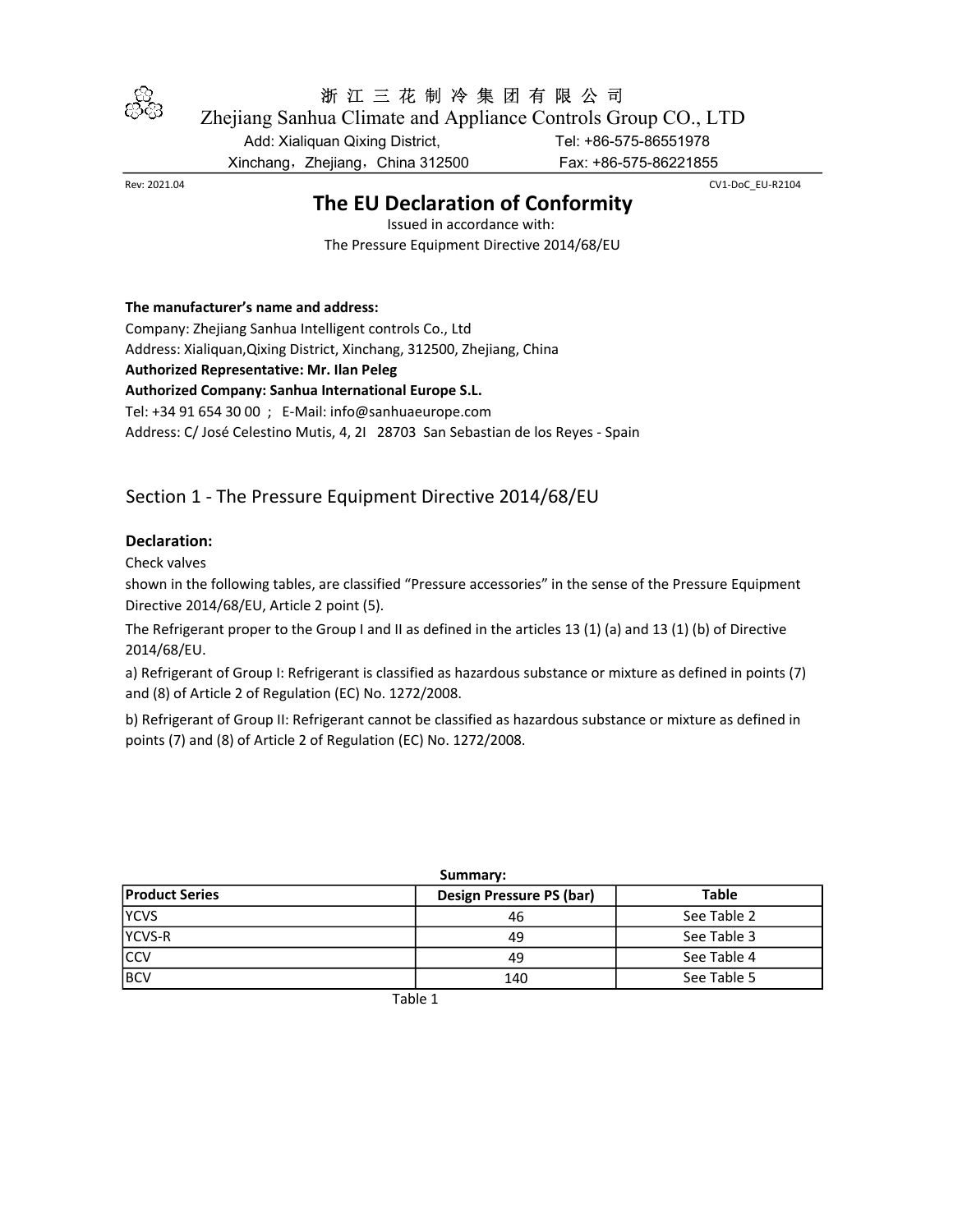| Design Pressure (PS):  | 46 bar            |                                     |                        |                                                          |                        |                                                          |
|------------------------|-------------------|-------------------------------------|------------------------|----------------------------------------------------------|------------------------|----------------------------------------------------------|
| Temperaure Range (TS): |                   | $-50^{\circ}$ C / +140 $^{\circ}$ C | <b>FLUID GROUP I</b>   |                                                          | <b>FLUID GROUP II</b>  |                                                          |
| <b>SANHUA MODEL</b>    | <b>DN</b><br>(mm) | Connection<br>ØD ODS                | <b>PED</b><br>category | <b>Module annex III</b><br>- PED Directive<br>2014/68/EU | <b>PED</b><br>category | <b>Module annex III</b><br>- PED Directive<br>2014/68/EU |
| YCVS(x) 5-yyGSHC-y     | 5,0               | 6mm & 1/4"                          | Art. 4.3               |                                                          | Art. 4.3               |                                                          |
| YCVS(x) 8-yyGSHC-y     | 7,9               | 10mm & 3/8"                         | Art. 4.3               |                                                          | Art. 4.3               |                                                          |
| YCVS(x) 10-yyGSHC-y    | 9,5               | 12mm & 1/2"                         | Art. 4.3               |                                                          | Art. 4.3               |                                                          |
| YCVS(x) 13-yyGSHC-y    | 13,9              | 16mm (5/8")                         | Art. 4.3               |                                                          | Art. 4.3               |                                                          |
| YCVS(x) 17-yyGSHC-y    | 17,1              | 18mm & 3/4"                         | Art. 4.3               |                                                          | Art. 4.3               |                                                          |
| YCVS(x) 17-yyGSHC-y    | 17,1              | 22mm (7/8)                          | Art. 4.3               |                                                          | Art. 4.3               |                                                          |
| YCVS(x) 20-yyGSHC-y    | 19,8              | 22mm (7/8)                          | Art. 4.3               |                                                          | Art. 4.3               |                                                          |
| YCVS(x) 26-yyGSHC-y    | 25,6              | 28mm & 1" 1/8                       | <b>NOT CERTIFIED</b>   |                                                          | Art. 4.3               |                                                          |
| YCVS(x) 31-yyGSHC-y    | 30,8              | 35mm (1" 3/8)                       | <b>NOT CERTIFIED</b>   |                                                          | Art. 4.3               |                                                          |
| YCVS(x) 31-yyGSHC-y    | 30,8              | 42mm & 1" 5/8                       | <b>NOT CERTIFIED</b>   |                                                          | Art. 4.3               |                                                          |

### Description of Products:

Table 2

| Design Pressure (PS):         |                                     | 49 bar                      |                        |                                                          |                        |                                                          |
|-------------------------------|-------------------------------------|-----------------------------|------------------------|----------------------------------------------------------|------------------------|----------------------------------------------------------|
| <b>Temperaure Range (TS):</b> | $-50^{\circ}$ C / +150 $^{\circ}$ C |                             | <b>FLUID GROUP I</b>   |                                                          | <b>FLUID GROUP II</b>  |                                                          |
| <b>SANHUA MODEL</b>           | DN<br>(mm)                          | <b>Connection</b><br>ØD ODS | <b>PED</b><br>category | <b>Module annex III</b><br>- PED Directive<br>2014/68/EU | <b>PED</b><br>category | <b>Module annex III</b><br>- PED Directive<br>2014/68/EU |
| YCVS(x) 5-yyGSHC-yR           | 5,0                                 | 6mm & 1/4"                  | Art. 4.3               |                                                          | Art. 4.3               |                                                          |
| YCVS(x) 8-yyGSHC-yR           | 7,9                                 | 10mm & 3/8"                 | Art. 4.3               |                                                          | Art. 4.3               |                                                          |
| YCVS(x) 10-yyGSHC-yR          | 9,5                                 | 12mm & 1/2"                 | Art. 4.3               |                                                          | Art. 4.3               |                                                          |
| YCVS(x) 13-yyGSHC-yR          | 13,9                                | 16mm (5/8")                 | Art. 4.3               |                                                          | Art. 4.3               |                                                          |
| YCVS(x) 17-yyGSHC-yR          | 17,1                                | 18mm & 3/4"                 | Art. 4.3               |                                                          | Art. 4.3               |                                                          |
| YCVS(x) 17-yyGSHC-yR          | 17,1                                | 22mm (7/8)                  | Art. 4.3               |                                                          | Art. 4.3               |                                                          |
| YCVS(x) 20-yyGSHC-yR          | 19,8                                | 22mm (7/8)                  | Art. 4.3               |                                                          | Art. 4.3               |                                                          |
| YCVS(x) 26-yyGSHC-yR          | 25,6                                | 28mm & 1" 1/8               | Cat. II                | D                                                        | Art. 4.3               |                                                          |
| YCVS(x) 31-yyGSHC-yR          | 30,8                                | 35mm (1" 3/8)               | Cat. II                | D                                                        | Art. 4.3               |                                                          |
| YCVS(x) 31-yyGSHC-yR          | 30,8                                | 42mm & 1" 5/8               | Cat. II                | D                                                        | Art. 4.3               |                                                          |

Table 3

٦

г

| Design Pressure (PS):                                         |                   | 49 bar                    |                        |                                                          |                        |                                                          |
|---------------------------------------------------------------|-------------------|---------------------------|------------------------|----------------------------------------------------------|------------------------|----------------------------------------------------------|
| $-40^{\circ}$ C / +160 $^{\circ}$ C<br>Temperaure Range (TS): |                   | <b>FLUID GROUP I</b>      |                        | <b>FLUID GROUP II</b>                                    |                        |                                                          |
| <b>SANHUA MODEL</b>                                           | <b>DN</b><br>(mm) | Connection<br>ØD ODS      | <b>PED</b><br>category | <b>Module annex III</b><br>- PED Directive<br>2014/68/EU | <b>PED</b><br>category | <b>Module annex III</b><br>- PED Directive<br>2014/68/EU |
| ICCV10-xxx                                                    | 19,8              | $1/4$ "; $3/8$ "          | Art. 4.3               |                                                          | Art. 4.3               |                                                          |
| ICCV17-xxx                                                    | 25,6              | $1/2$ ", $5/8$ ", $3/4$ " | Cat. II                | D                                                        | Art. 4.3               |                                                          |
| ICCV25-xxx                                                    | 39,0              | 7/8"                      | Cat. II                | D                                                        | Cat.1                  | A (point 1)                                              |
| ICCV32-xxx                                                    | 48,6              | 1" 1/8                    | Cat. II                | D                                                        | Cat. I                 | A (point 1)                                              |
| ICCV38-xxx                                                    | 63,5              | 1"3/8                     | Cat. II                | D                                                        | Cat. I                 | A (point 1)                                              |
| ICCV50-xxx                                                    | 76,1              | 1" 5/8                    | <b>NOT CERTIFIED</b>   |                                                          | Cat.1                  | A (point 1)                                              |